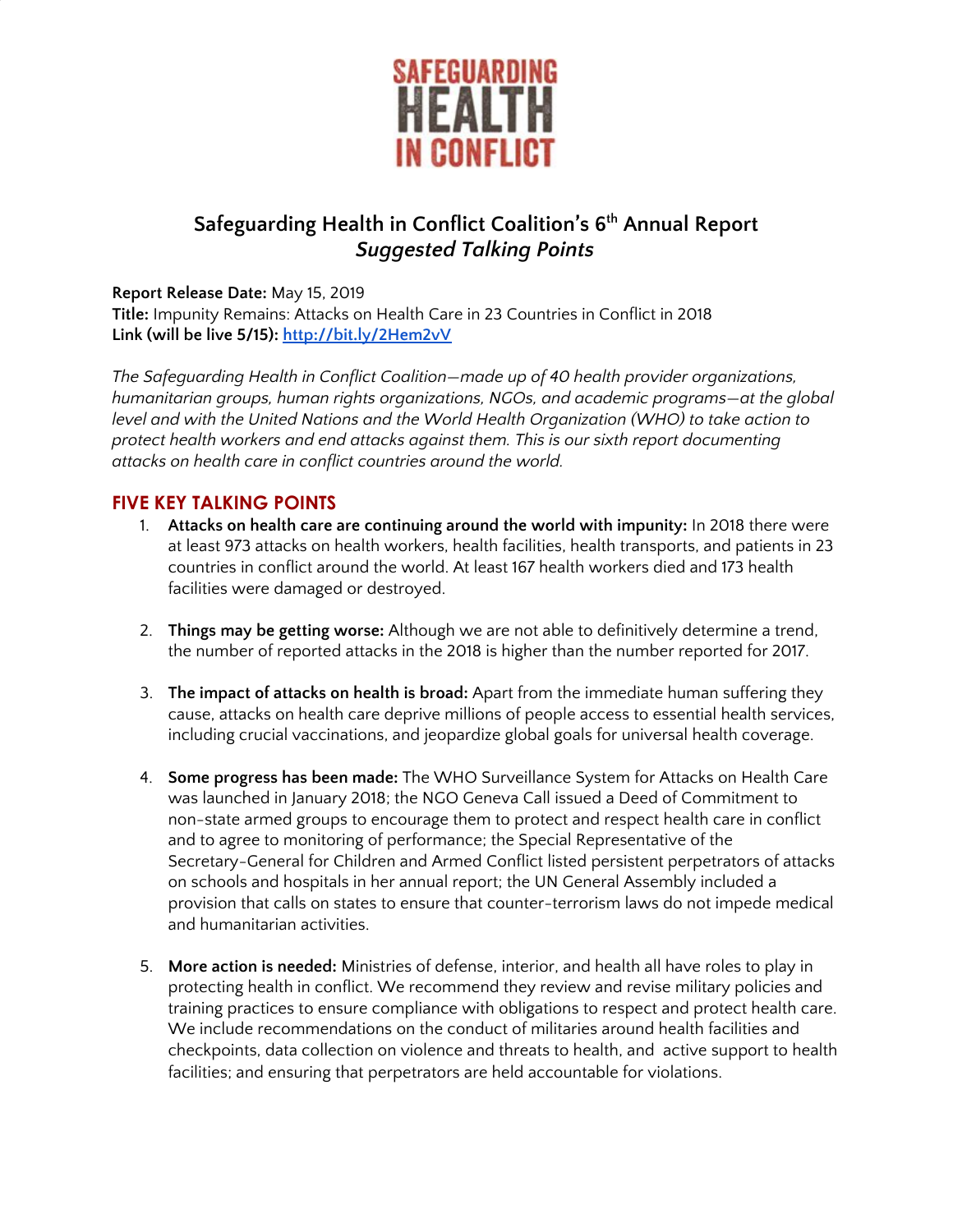### **GENERAL TALKING POINTS FOR ATTACKS ON HEALTH CARE**

- Attacks on health care are continuing around the world with impunity.
- Although the UN Security Council adopted resolution 2286 three years ago, **accountability for perpetrators of attacks remains almost nonexistent**. There has been little action to conduct, much less strengthen, investigations of attacks on health, and impunity remains the pattern.
- Attacks include killing of health workers, airstrikes and shelling of hospitals, armed entry and shooting in health facilities, looting of medications and other supplies, kidnapping and execution of health workers, arrests and imprisonment of health workers on illegitimate grounds and restrictions of access to health services.
- **Attacks on health care violate international humanitarian law** and the Geneva Conventions to protect and respect health care in conflict.
- Apart from the immediate human suffering they cause, **attacks on health care deprive millions of people access to essential health services**, including crucial vaccinations.
- Attacks **jeopardize achievement of the WHO's goals for universal health coverage,** as well as our global security.
- **Many countries with attacks on health care face acute shortages of health workers** as measured by the WHO's standards, and ongoing violence against health care will likely exacerbate the problem.
- Health workers need to be safe to do their jobs—deliver health services and save lives. How can health workers provide emergency medical care, deliver babies, diagnose & treat HIV, detect and prevent disease outbreaks, or deliver family planning services if they are forced to hide or flee?
- Under the joint presidency of France and Germany of the UN Security Council that began in April 2019, the Council has already shown a commitment to protecting health and humanitarian workers in conflict. As evidenced by the Arria-formula meeting in April.
- The WHO launched its Surveillance System for Attacks on HealthCare in 2018, and began collecting and sharing data for eight countries. Even with this new data source, we believe there is still under-reporting in many countries, and the number of attacks is likely much higher than we are able to document in our report.

#### . **REPORT FINDINGS**

- In 2018 there were **at least 973 attacks** on health workers, health facilities, health transports, and patients in **23 countries in conflict** around the world. **At least 167 health workers died, and at least 710 were injured as a result of these attacks.**
- **● 173 health facilities were damaged or destroyed**, and **111 health transports**, including ambulances, **were damaged or destroyed**.
- The **number of reported attacks in the 2018—973—is higher** than the 701 reported for 2017. We are not able to ascertain whether this is a result of an increased number of attacks, or an improvement in reporting mechanisms.
- The **countries with the most reported attacks** on health in 2018 are:
	- Israel/the occupied Palestinian territory (oPt) (308),
	- Syria (257),
	- Afghanistan (98),
	- Yemen (53),
	- Libya (47),
	- the Central African Republic (CAR) (47).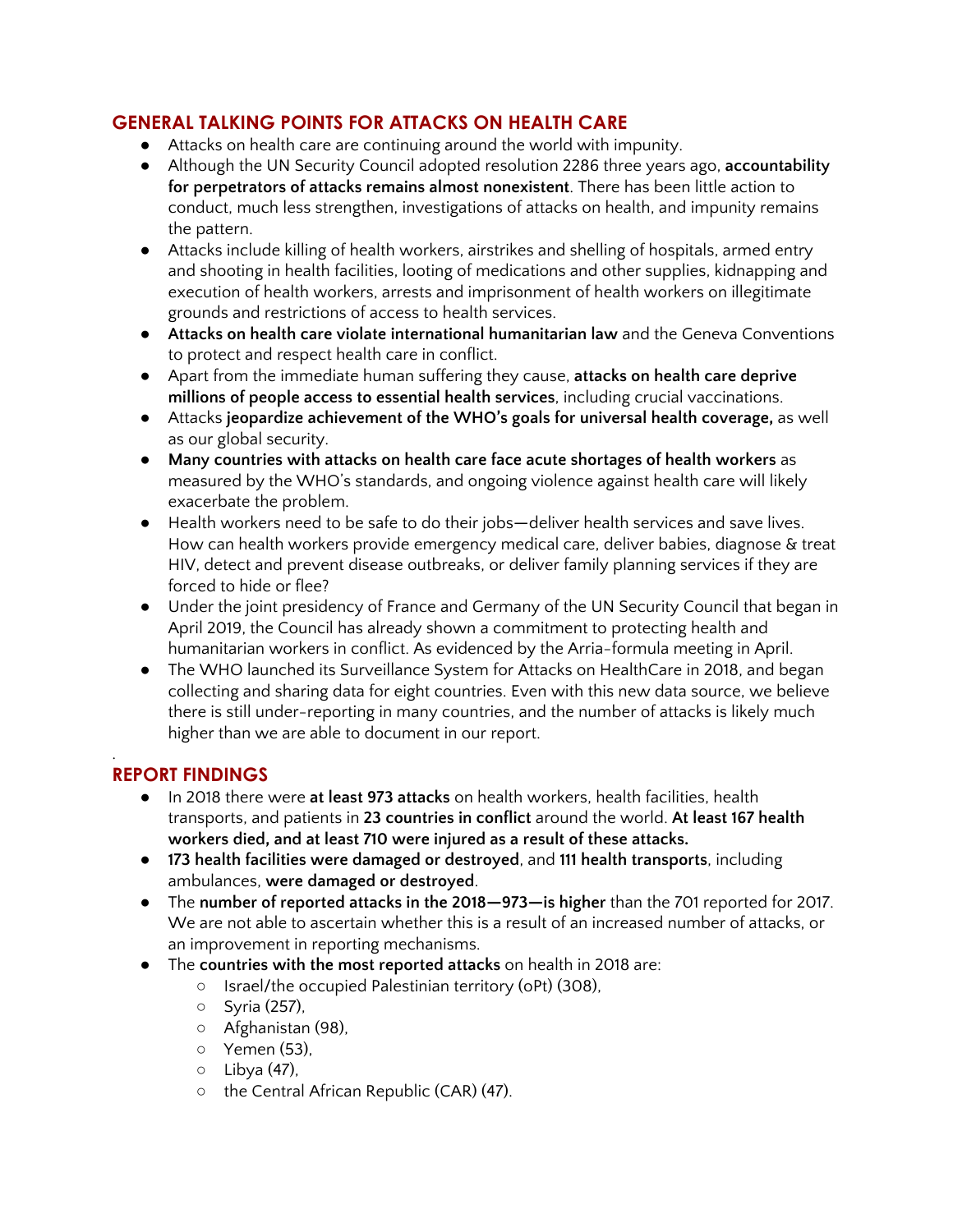- **Vaccination workers were attacked in six countries**—Afghanistan, the CAR, the DRC, Pakistan, Somalia, and Sudan—a higher number than reported in 2017, impeding the broad reach of crucial vaccines such as polio. In Pakistan, two vaccination workers, a mother and daughter, were shot and killed while administering anti-polio drops.
- In 2018, we found an **increase in the number of reported incidents in Cameroon, Libya, the oPt, and Yemen** from 2017, and a decrease in reported incidents in Iraq and South Sudan.
- In the **oPt** there were more than **300 attacks on health**, many of which took place during the Great March of Return.
- **Syria** continues to be one of the most dangerous places for health care with **257 documented attacks in 2018.** More than 120 aerial and surface-to-surface attacks were inflicted on health facilities in Syria, and 23 health facilities were struck multiple times, most were reportedly perpetrated by government and Russian forces.
- In **Syria**, between February 20 and 23, Russian and Syrian forces reportedly attacked at least 15 health facilities. During these attacks, at least six health workers were killed and 11 were injured.
- In **Afghanistan** on January 27, a suicide bomber hid a bomb inside an ambulance and detonated the bomb at a busy checkpoint in Kabul. The attack, later claimed by the Taliban, killed at least 95 bystanders and was the deadliest attack in Kabul in eight months.
- In **Libya**, the WHO reported that Benghazi's Al-Jala Hospital had been attacked four times and that attacks could result in the closure of this crucial hospital.
- In **Yemen**, there were at least seven aerial attacks on health facilities and one further aerial attack on an ambulance, as well as 15 cases of surface shelling on health facilities and transports. In Yemen, there were also at least two incidents of **"double-tap" strikes,** where first responders were killed after rushing to help victims of an attack. Five health workers were killed and one was injured in these strikes.
- In the **Democratic Republic of Congo**, violence in and around health facilities resulted in many clinics closing for security reasons, meaning critical delays to delivering essential health services that lasted several days. These actions posed a great threat to containing the spread of the **Ebola** virus disease.
- In **Nigeria** in March, Boko Haram insurgents kidnapped two female midwives and a female nurse. Militants publicly killed the 25-year-old midwife Saifura Hussaini Ahmed Khorsa in September, and in October, militants killed the other abducted midwife, 24-year-old Hauwa Liman. According to media accounts, nurse Alice Loksha remains in captivity.
- In **Gaza**, snipers shot and killed three health workers—Musa Abu-Hassanin, Razan al-Najjar and Abdallah al-Qutati. All three health workers were on duty and either providing care to, or trying to evacuate, wounded demonstrators in the Great March of Return while they were struck and killed.
- In **Syria**, over **170 attacks were reportedly perpetrated by state forces**, including the Syrian government and Russian and Turkish forces, constituting 68% of total attacks.
- At least **93 ambulances or health transports were damaged in ten countries**, and 20 were stolen or hijacked. A total of 18 health transports were destroyed in Burkina Faso, Egypt, the oPt, Syria, and Yemen. In both Syria and Afghanistan, improvised explosive devices were placed inside ambulances, causing damage.
- A total of **95 health workers were kidnapped**, with 21 kidnapped in Nigeria and 17 in Afghanistan. In Nigeria, Hauwa Mohammed Liman, a midwife, was held captive from March 2018 until her execution by the Islamic State West Africa Province group in October.